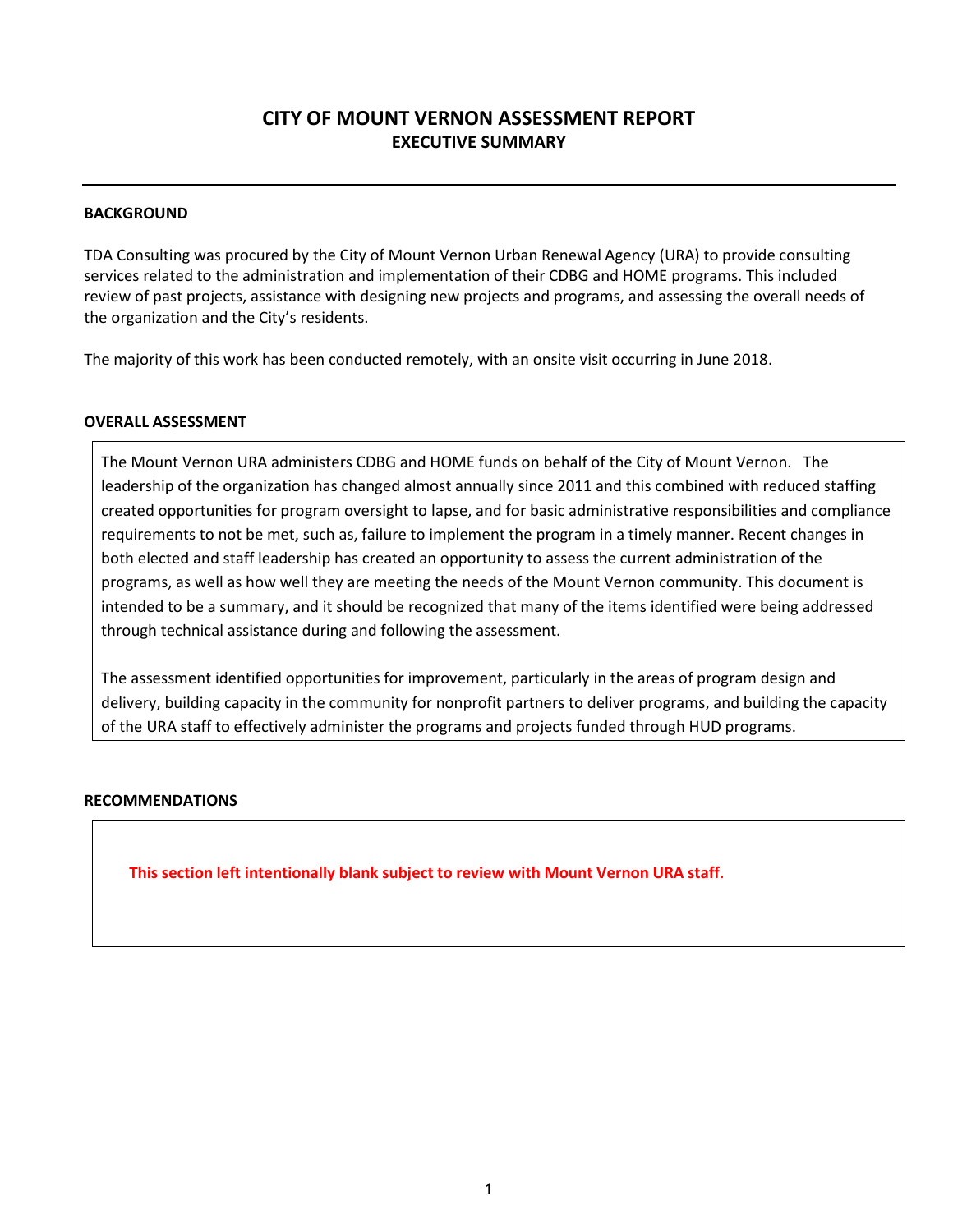# ASSESSMENT REPORT

## A. OVERVIEW

#### 1. HUD FORMULA PROGRAMS ASSESSED (check as applicable)

| <b>CDBG</b>                   |
|-------------------------------|
| <b>CDBG-108</b>               |
| <b>CDBG-Disaster Recovery</b> |
| HOME                          |
| <b>ESG</b>                    |
| <b>HOPWA</b>                  |

#### 2. GRANTEE OVERVIEW

Overview: The City of Mount Vernon receives Community Development Block Grant (CDBG) and HOME Investment Partnership (HOME) funds from the U.S. Department of Housing and Urban Development. The City of Mount Vernon URA is responsible for the day to day administration of these funds, and for ensuring compliance with all federal requirements.

Over the last four years, the City has seen small fluctuations in its overall HUD funding, a positive change to years when funding dropped dramatically. In FY2018, the City will actually see a meaningful increase of more than \$300,000 across the two programs.

| <b>Program Year</b> | <b>CDBG</b> | <b>HOME</b> |  |
|---------------------|-------------|-------------|--|
| 2015                | \$1,542,765 | \$359,518   |  |
| 2016                | \$1,495,211 | \$371,551   |  |
| 2017                | \$1,435,516 | \$355,206   |  |
| 2018                | \$1,633,848 | \$467,855   |  |

This assessment considers the ongoing changes in the organization and provides recommendations to take advantage of the opportunities that may exist as well as address general oversight concerns.

## B. PROGRAM MANAGEMENT ASSESSMENT

#### 3. PLANNING & COORDINATION

Overview: The City has delegated day to day oversight of these HUD funds to the URA. They in turn are responsible for the identification of unmet needs and development of strategies through the Consolidated Plan process.

Following the unmet needs data presented in the Consolidated Plan (the current plan is the 2015-2019 Consolidated Plan) the City releases an application for funding for CDBG funded programs. These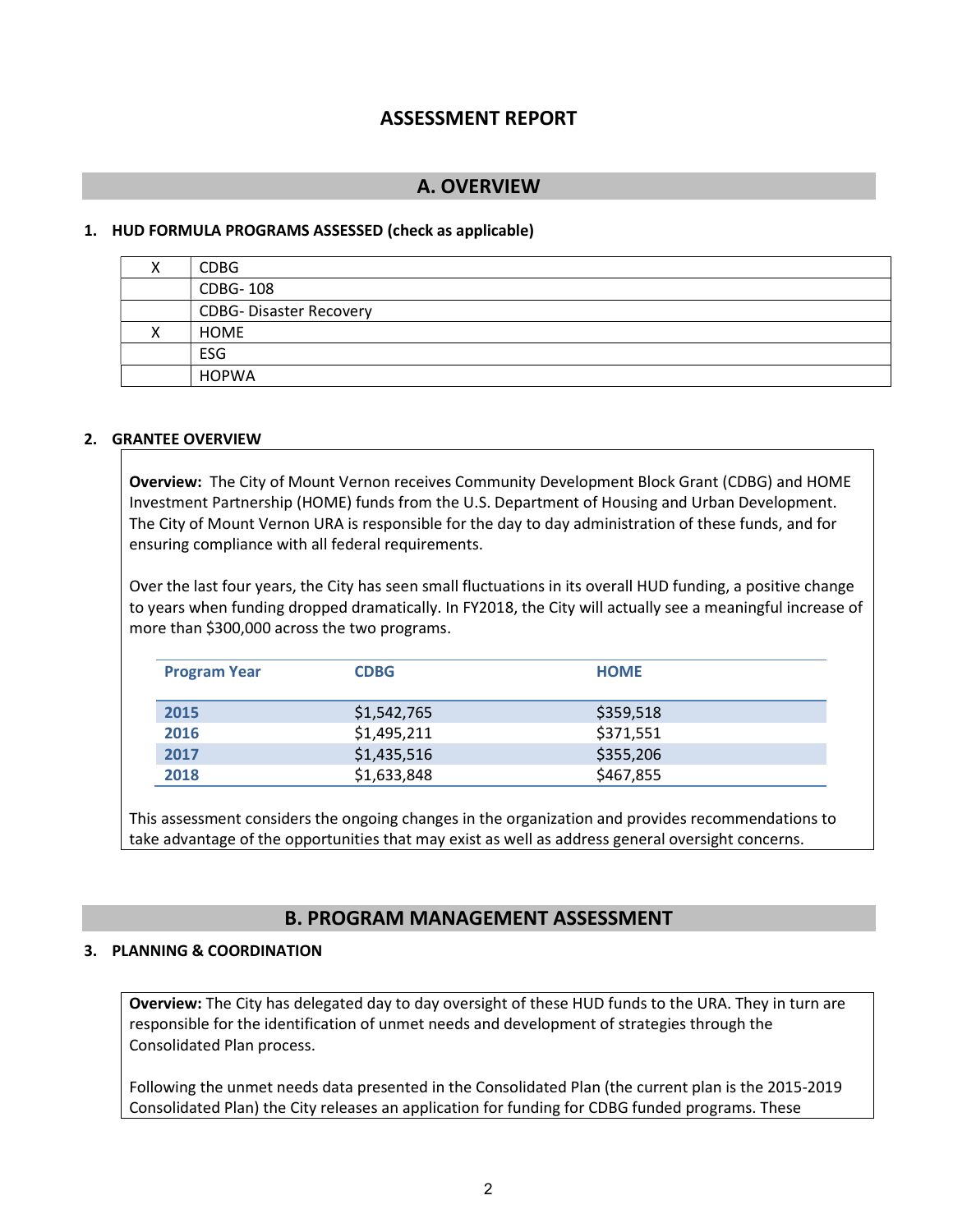applications are then reviewed by staff for threshold requirements and funding recommendations are developed for consideration by City leadership.

During its onsite visit, TDA did review the application document as well as applications received in response to the opportunity. Through our review and conversations with team members, TDA noted the following:

- The level of detail provided in the applications varied widely, to the extent that in some applications it was difficult to draw conclusions about capacity, cost reasonableness and the community needs being met, including a determination of project eligibility for grant funding.
- There were certain types of activities (youth programs, food programs) where there were a significant number of applicants all interested in individual awards to carry out similar activities.

HOME funds are currently awarded through a separate process, and staff has been actively seeking partners who have the capacity to address the housing needs in the community. While there are immediate pressures to meet commitment timelines, the staff should take the opportunity of the upcoming Consolidated Plan process to redefine priorities and strategies, and to maximize the conversations with stakeholders and potential partners to build a framework for future funding.

## Recommendations:

- This was the first funding round carried out by the new team, and there was obvious time pressure to move the process forward. To improve responses, TDA would recommend that as part of the next funding round, the URA strengthen its annual pre-application workshop, and perhaps even make it mandatory to attend in order to apply. Better information will lead to stronger contracting and an increased ability to provide accurate and timely information to HUD through IDIS. (In addition, the City can incorporate procedures recently drafted for determination of eligibility of CDBG funded requests.)
- The new team proposed to reduce the overall number of contracts by funding a "lead agency" for youth programs and food programs, who could then provide subawards to the many providers and provide oversight and support while still serving the needs of the community. TDA would recommend that prior to the next funding round, the URA seek feedback from the "lead agencies" as well as the subawardees to understand how this approach worked operationally, and any considerations for future funding.
- The City is due for a new Consolidated Plan, and this process will begin in 2019. We recommend that the City utilize this process to not only define priorities and strategies, but also to create a funding framework that is consistent and administratively feasible for the small staff to effectively manage. (This could include focusing on certain priorities, reducing the number of agencies that are funded and further limiting the geography that can be served; thereby, enabling public service delivery to become more impactful and less of an administrative burden.)

## 4. MANAGEMENT & STAFFING

**Overview:** The URA has seen complete staff turnover at the leadership level, with both the Executive Director and Deputy Director being new to the URA. The URA Executive Director and Deputy Director also serve as the Planning & Community Development Department's Commissioner and Deputy Commissioner, respectively. These have traditionally been dual roles. There has been a significant amount of turn over including at least 6 different Commissioners and/or Deputies since 2011. This constant turnover, in an organization with minimal staffing on the HUD program side, led to serious compliance issues, including in 2018 not having had a complete and acceptable annual report submitted to HUD since 2011. As a result, the new leadership is having to split their time and attention between cleaning up prior issues and being able to redesign and implement effective programs and partnerships moving forward. In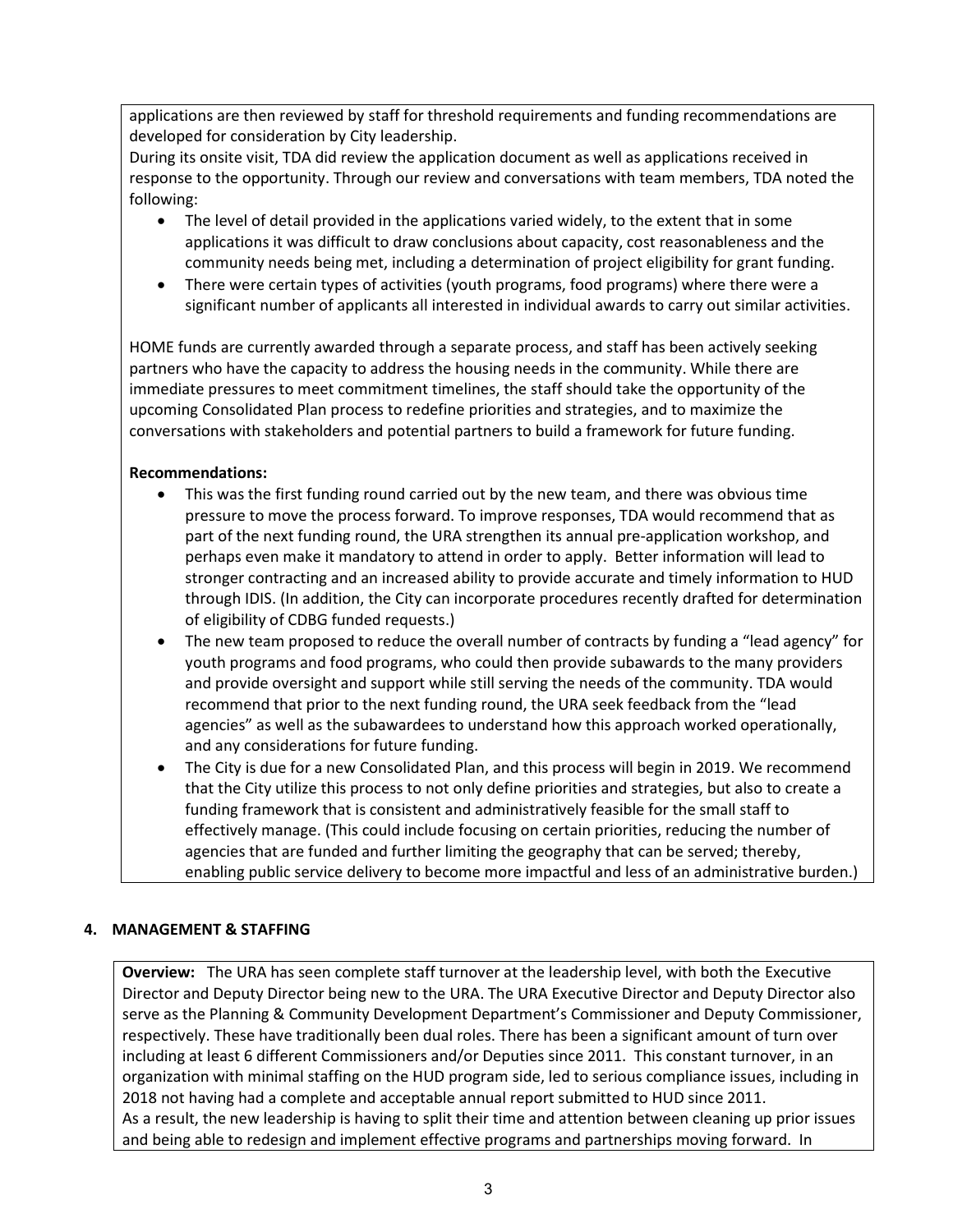addition to the Executive Director and Deputy Director, there is a part-time employee who is working with them on IDIS related items, such as closing out old activities, cleaning up data, and submitting the past due reports to HUD. The Deputy Director also has two direct reports for these programs, one focused on the loan portfolio and the second assigned to work in IDIS to create draws once invoices are approved. There are no program staff outside of the Deputy Director and as a result she is actively working to develop partnerships with community organizations on both the housing and service side who can deliver the programs that the community needs.



### Recommendations:

- The URA needs to develop a staffing strategy that recognizes the opportunities for partnership, but also takes into account the need for many potential partners to build their capacity in order to be responsive. It is expected that in the next 12 months the clean-up currently being carried out by the part-time employee will be complete. TDA recommends that that role be transitioned to a program support role that can assist the Deputy Director in overseeing the programs, conducting monitoring and providing capacity building to the City's program partners.
- The URA also needs to create a new position of Community Development Specialist, define its duties to cover program administration and compliance and make it accountable to the Deputy Director. Additionally, it should consider adding an accountant and bookkeeper to assist with grants planning and management. These additional positions are necessary to free the Deputy Director to oversee planning functions, including preparation of the new Consolidated Plan due November 2019.
- The URA currently reviews and processes invoices, creates vouchers in IDIS and submits them for payment. The funds drawn go to the City account, who then has to reimburse the URA for expenses. Given the role of the City, TDA would recommend that the City and URA look at how duties are currently assigned and what staff support the City Finance team might be able to provide, including potentially including them in MUNIS. As an alternative, the URA may determine that it has the financial resources to hire a team member with a finance and accounting background to provide oversight for the financial processes.

#### 5. PROGRAM ADMINISTRATION

Overview: The program is currently administered by the Deputy Director, with the assistance noted above from the part-time employee and two finance-related team members. This level of staffing is not in line with a strong oversight and program support model, and the limitations have had negative results for the URA in the recent past. The timeliness issues around commitments and expenditures, late and missing reports, lack of financial reconciliation and lack of monitoring are reflective of both knowledge gaps in prior staffing but also the realities of limited staffing. As described in the prior section, a new Community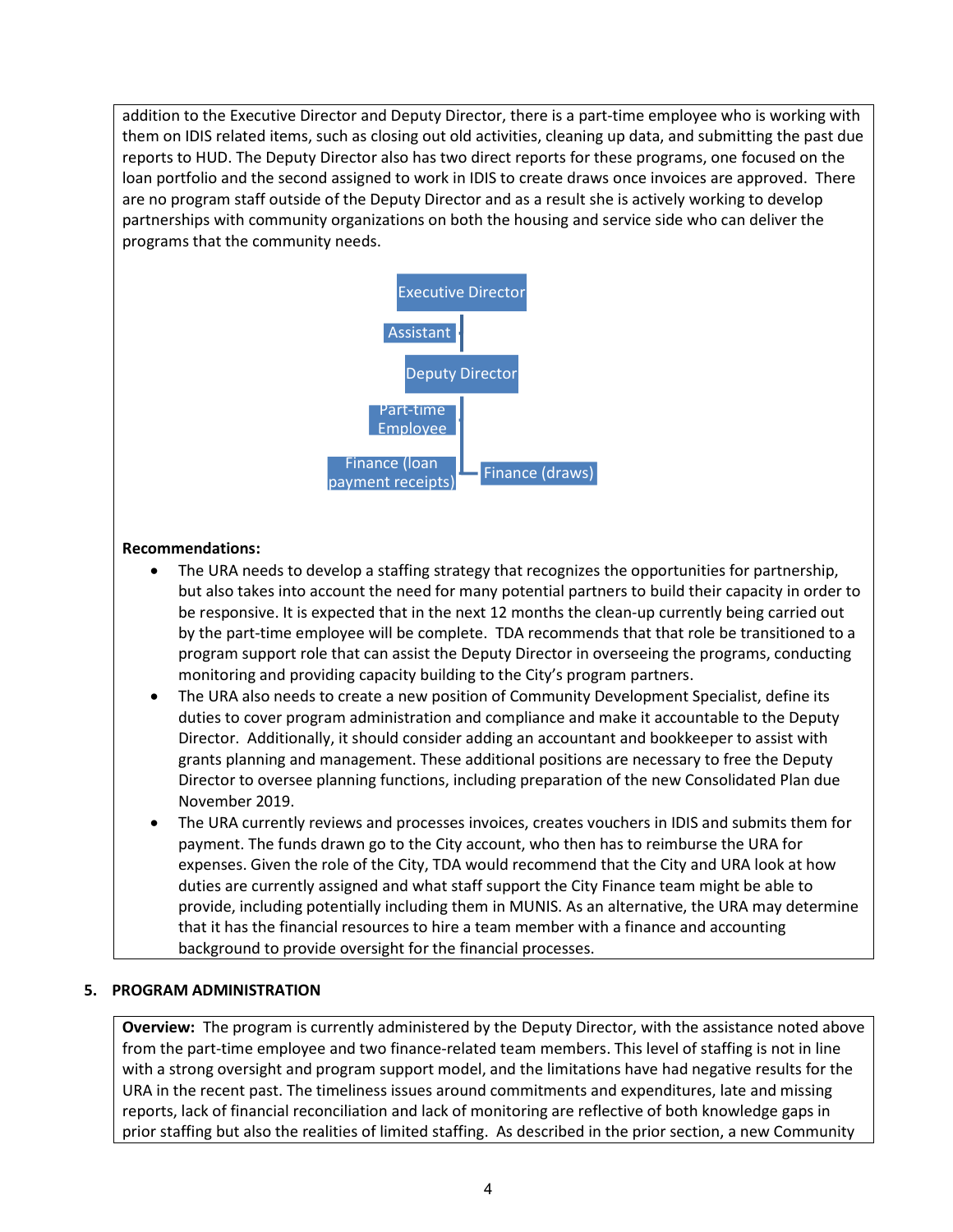Development Specialist would take on primary program administration functions. While the new Executive Director, Deputy Director, and part-time employee are all committed to the programs and the community, the limited number of hours in a day mean that even once all of the cleanup is completed, maintaining a strong level of oversight and partnership on a consistent basis will be difficult. While the Deputy Director has been making significant progress in expanding partnerships for program delivery, the responsibility for oversight of those partners and their activities will still ultimately fall back on the URA. If the new position is created, the Community Development Specialist would build upon that recent progress and ensure more effective program administration.

### Recommendations:

- The URA needs to develop a staffing strategy that clearly identifies all of the necessary components of program administration, management and compliance, and provides a realistic approach to ensuring that the minimum requirements are met.
- The URA should develop policies and processes for grant management in keeping with the strategy developed above (and for financial management, as described under Financial and Grants Management) and with the addition of the noted staffing changes.

### 6. PROGRAM DESIGN/POLICIES & PROCEDURES

Overview: The City uses its CDBG funds in three primary ways - public services (up to the 15% cap), economic development/job training activities, and infrastructure projects. The City uses its CDBG funds in three primary ways – public services (up to the 15% cap), economic development/job training activities, and infrastructure projects. Each of these is funded through an application process, and the City uses the Consolidated Plan and Annual Action Plan to guide this process. The City receives requests far in excess of their available resources, and from many small organizations that may or may not have the administrative capacity to effectively administer federal funds. To address this, staff for this funding round has identified "lead agencies" in the youth and food program areas, and this approach if successful will need to be built out through policy and updated program guidelines.

The City had traditionally used HOME funds (sometimes in combination with CDBG) to fund multifamily projects brought to the City by developers. Recently, the City had temporarily stopped committing HUD funds in order to be able to get a handle on prior projects, and to determine ways to identify the highest and best use of these funds in keeping with the HOME Final Rule. The City has developed general guidelines and applications for new HOME programs as they have been identifying partners to work with to meet these needs.

While the small staff has, in some instances through sheer will, improved spending commitments and expenditures, the current pressures reduce the opportunities for global strategic thinking and design. The needs of the community are so broad that essentially any eligible activity will have a positive impact on the community, but opportunities for targeting and leveraging resources should be part of the next phase of design. The upcoming Consolidated Plan process provides an opportunity to look more broadly at needs and strategies, and to design programs and funding guidelines that maximize resources and are also administratively efficient.

#### Recommendations:

 As the City is currently in a transition in their funding approach, they can use their evaluation process to identify successes and translate them into policy and funding guidelines for moving forward. It is recommended that the City use the Consolidated Plan process to clarify goals and strategies for public services, infrastructure and economic development programs.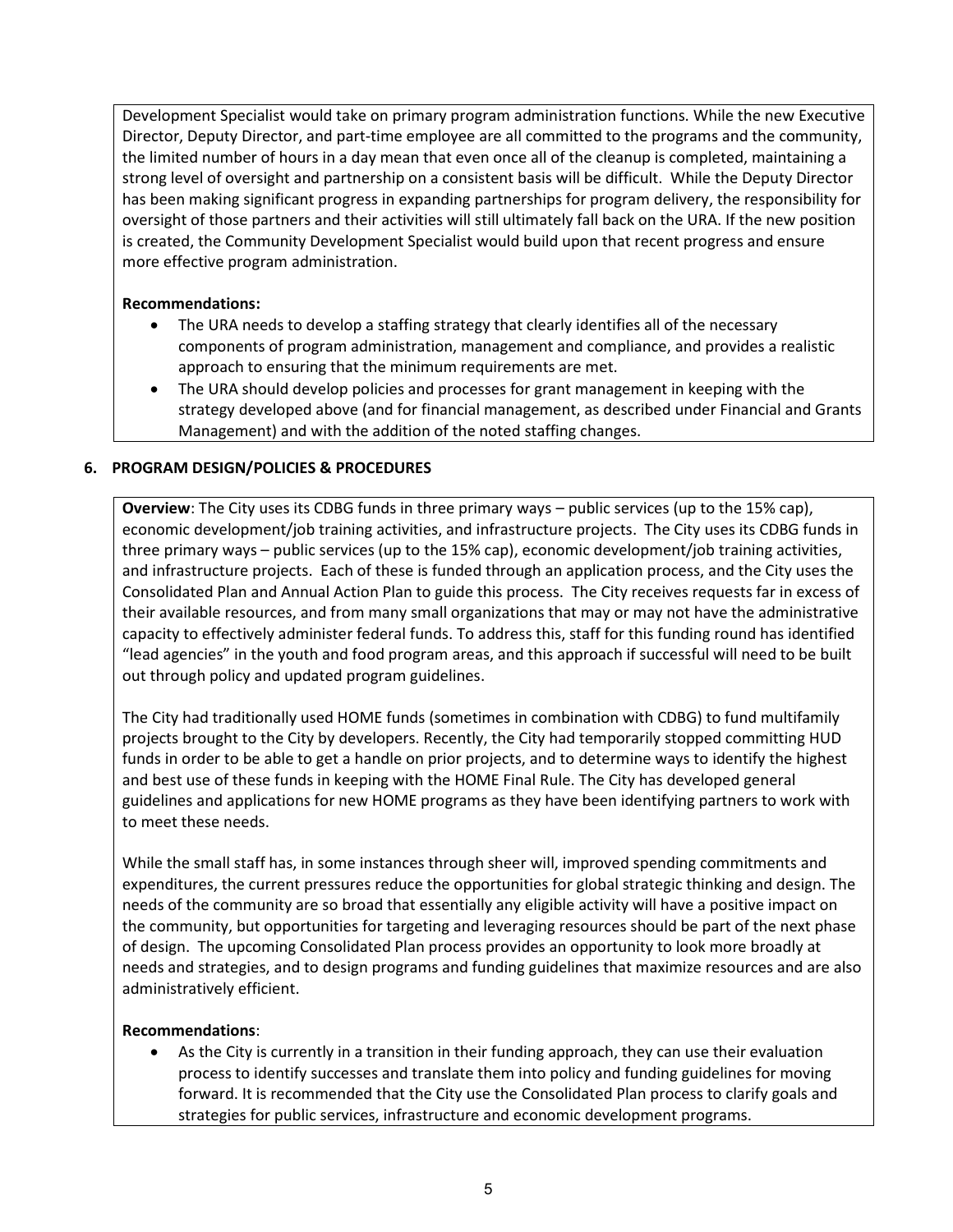- If the "lead agency" model proves successful, the City should consider a similar approach for the many job training/business assistance programs proposed for funding under CDBG. There is no question that economic development is a need at the individual and business level. However, given how challenging it can be to document successes, it may be in the City's interest to identify a strong partner in this arena who can support their peer organizations in these efforts.
- The City is challenged in using its HOME program funds by the limited capacity of potential nonprofit partners. Given the significant needs of the community, it is recommended that the City create a housing policy framework that will assist staff, and potential developer partners, in understanding and implementing the priorities and expectations of the City. This framework would then allow the City to develop strong funding guidelines for each type of program and project.

## 7. UNDERWRITING AND PROJECT SELECTION

Overview: The projects reviewed under CDBG were not underwritten prior to selection. However, most of these in 2018 are capital projects. The City did create and utilize a scoring sheet for CDBG applications which TDA reviewed and provided comments on. Moving forward this can be reviewed and strengthened as the new leadership is able to administer a full funding cycle.

The City is just beginning to work on identifying new HOME projects, which will require full underwriting. There is not a strong existing process, which is largely why the new team initially put funding new HOME activities on hold. While the current potential projects are being reviewed as they come in, the City will benefit from the ability to develop a standard underwriting approach which is both HOME compliant but also promotes the types of projects that meet the priorities of the City and community. Staff capacity does not exist to perform this function.

## Recommendations:

- The City should update its CDBG application process to reflect lessons learned, the new "lead agency" model and scoring the promotes the priorities of the City.
- The City also needs to revise its strategy for use of HOME funds. In conjunction with that strategy would be the creation of a new housing policy framework that identifies the types of projects to be funded, and creates a written underwriting policy and process that supports those goals.
- The City should consider outsourcing the underwriting function.

## 8. FINANCIAL AND GRANTS MANAGEMENT

Overview: Given the lack of consistent leadership, it is not surprising that many basic requirements of financial and grants management were not carried out. Unfortunately, it has left the new team with years' worth of backlog to clean up in order to be able to understand the current status of the programs and be able to move forward. HUD recently notified the City that it is not in compliance with timely expenditure requirements of the CDBG program. The City has drawn down CDBG grant resources so slowly it has accumulated a balance of unspent grant funding in excess of the 1.5 times its current grant amount. If not corrected, this slow spending pattern will trigger grant sanctions in FY 2019. Under the HOME grogram, the City has not expended certain 2011 funds, which have been de-obligated, and others that are at risk of expiring.

While the City operates on MUNIS, the URA currently keeps its books on QuickBooks, and generates reports as needed. Because the City is the legal recipient of the HUD funds, this means that City MUNIS,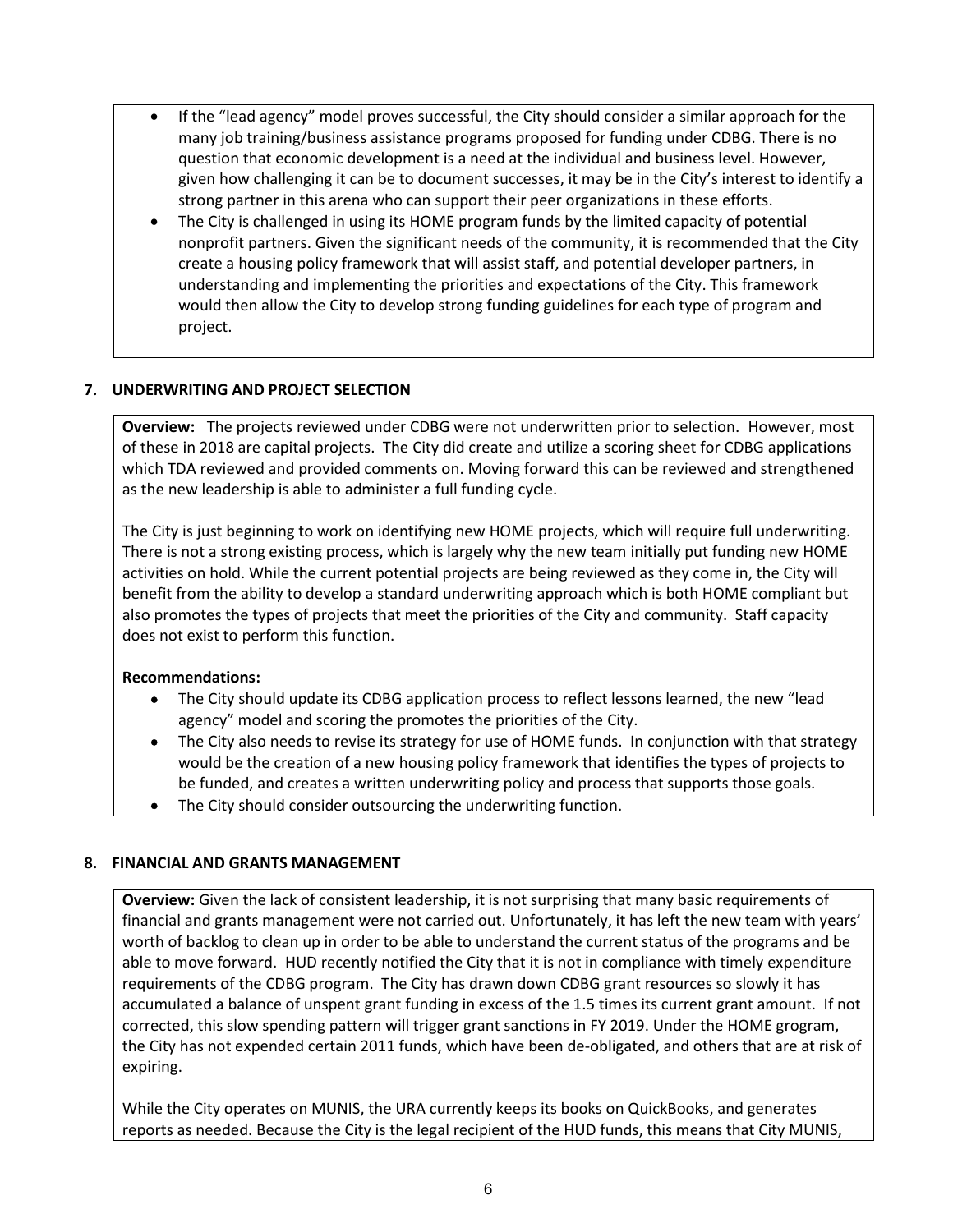URA QuickBooks, and IDIS all have to be reconciled against each other. As of this assessment, this had not been done since 2013, and the City had an accountant on loan to the URA who was undertaking this task. As part of this process, it is hoped that the process for reconciliation will be documented so that existing staff will be able to carry out this important requirement moving forward.

### Recommendations:

 TDA recommends that the URA reprogram funding for more timely expenditure (through a substantial amendment) and prepare a work out plan to implement the program in a more timely manner. Also, TDA recommends that the URA undertake a thorough update of the Accounting and Policy Manual, reviewing both policies and the associated job descriptions to ensure that they remain relevant in the current structure and that they factor in the reconciliation process.

### 9. REPORTING AND MONITORING

Overview: As has been noted in other sections, the URA is currently coming into compliance with HUD reporting requirements, submitting CAPER reports for 2011 forward. One key delay in their ability to get this done has been the lack of required data in IDIS. As a result, the part-time employee has had to review each activity, collect and reconcile financial and beneficiary data and close them out before being able to generate the reports. Moving forward, the staffing strategy will need to identify who will be responsible for the ongoing data collection and reporting so that annual reports can be generated in a timely manner.

In line with reporting challenges, the staff does not have the human capital capacity to effectively monitor both their subrecipients and projects. 2CFR Part 200 requires a risk assessment be done at time of award and implementing this in the next cycle will assist the City in building out a monitoring plan that factors in risk and staff capacity.

## Recommendations:

- TDA recommends that data collection from subrecipients and contractors be built into grants management process so that updates in IDIS can be done on an ongoing basis, reducing the end of year level of effort needed to produce a complete CAPER report.
- TDA recommends that a single monitoring plan be developed that would include monitoring of HUD-funded projects both during execution as well as during any follow-on compliance period. Based on this plan, strategic decisions around staffing and oversight of this role could be made. In addition, this would entail compliance training for staff.

## 10. ONGOING LOAN PORTFOLIO MANAGEMENT

#### **Overview**

During the assessment, TDA reviewed with staff and counsel a list of "uncollectable" loans amounting to more than \$5.5M. In meeting with the staff responsible for managing the portfolio, it was learned that nearly all borrowers stopped making payments in 2013, and that as of the assessment only one borrower was currently making payments. The Executive Director and Deputy Director were having difficulty establishing the status of the loans, as many files were missing, had little paperwork or did not show any record of payments. This presents a very serious deficiency that raises the specter of not only non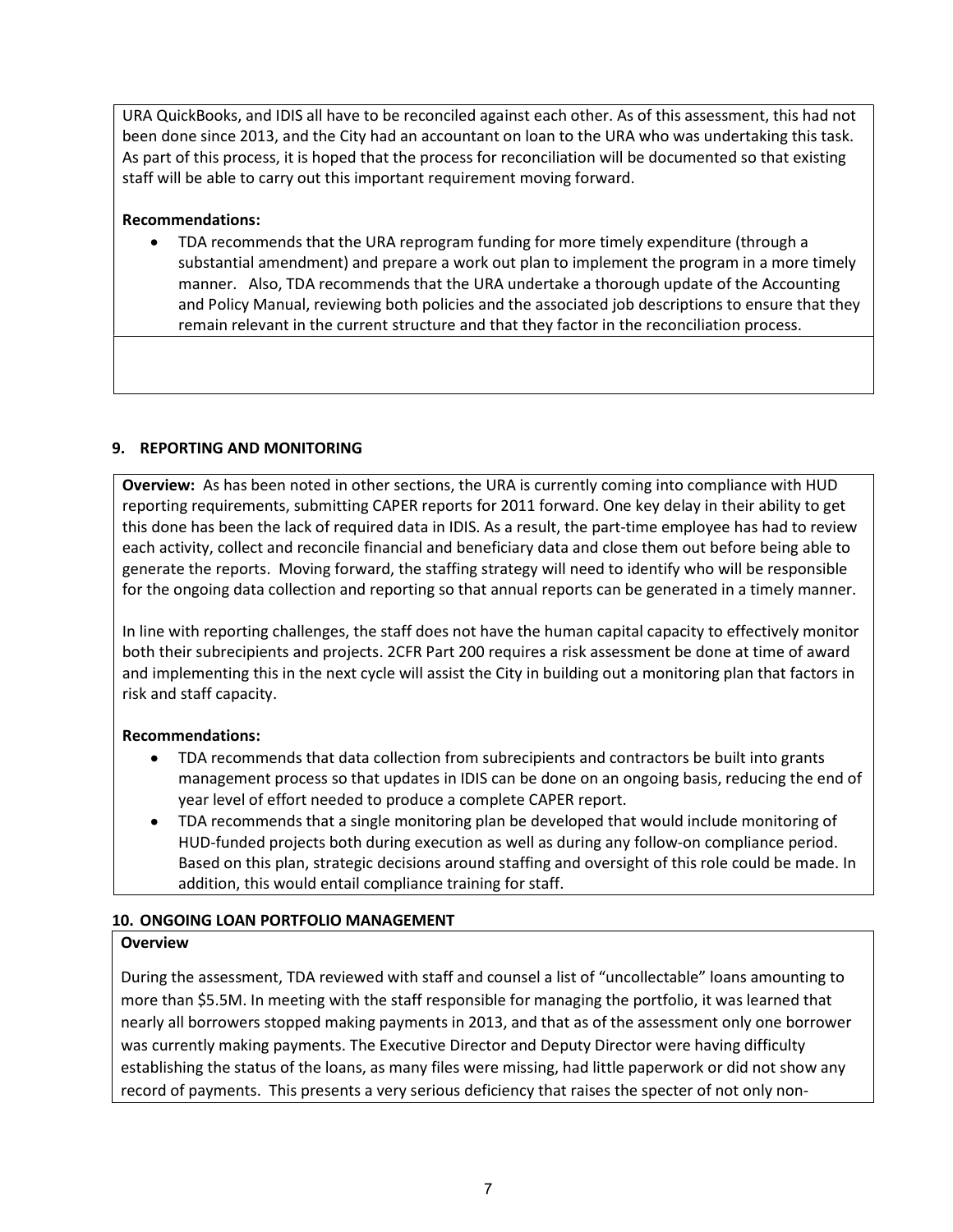compliance and repayment of mis-appropriated grant funds, but also significant financial liabilities for the City (potential payback with City funds.)

Further complicating the collection is that the written agreements and loan documents, when available, were not written in a way to make recourse easily available to the City, even if they wanted to take the politically difficult path of pursuing individual homeowners.

The City had made the decision to pursue the two largest borrowers, which on their own accounted for a little more than \$4M of the \$5.5 outstanding. TDA reviewed the documents available related to these transactions, and provided information and recommendations related to recourse and necessary steps for those projects to come into compliance.

### Recommendation:

- The City should implement the recapture policy that was developed in coordination with TDA and create a standard and documented process for ensuring recordation of notes and affordability covenants in a way that provides stronger recourse.
- The City should continue to work to resolve the status of the projects with outstanding loans and make determinations on how these will be cleared from the books if they are to be considered uncollectable.
- The City should consider how they want to manage their loan portfolio moving forward, and either outsource (if payments will be sufficient to cover the cost) or purchase and implement loan servicing software around which a process can be created to ensure source documents are retained and payments are more easily tracked. Software would also be able to automate tasks such as invoicing and annual affordability compliance communications.

# C. SIGNATURE

#### SIGNATURE:



#### ASSESSMENT TEAM MEMBERS

- 1. Dionne Roberts
- 2. Stephen Lathom
- 3. Randall Mullen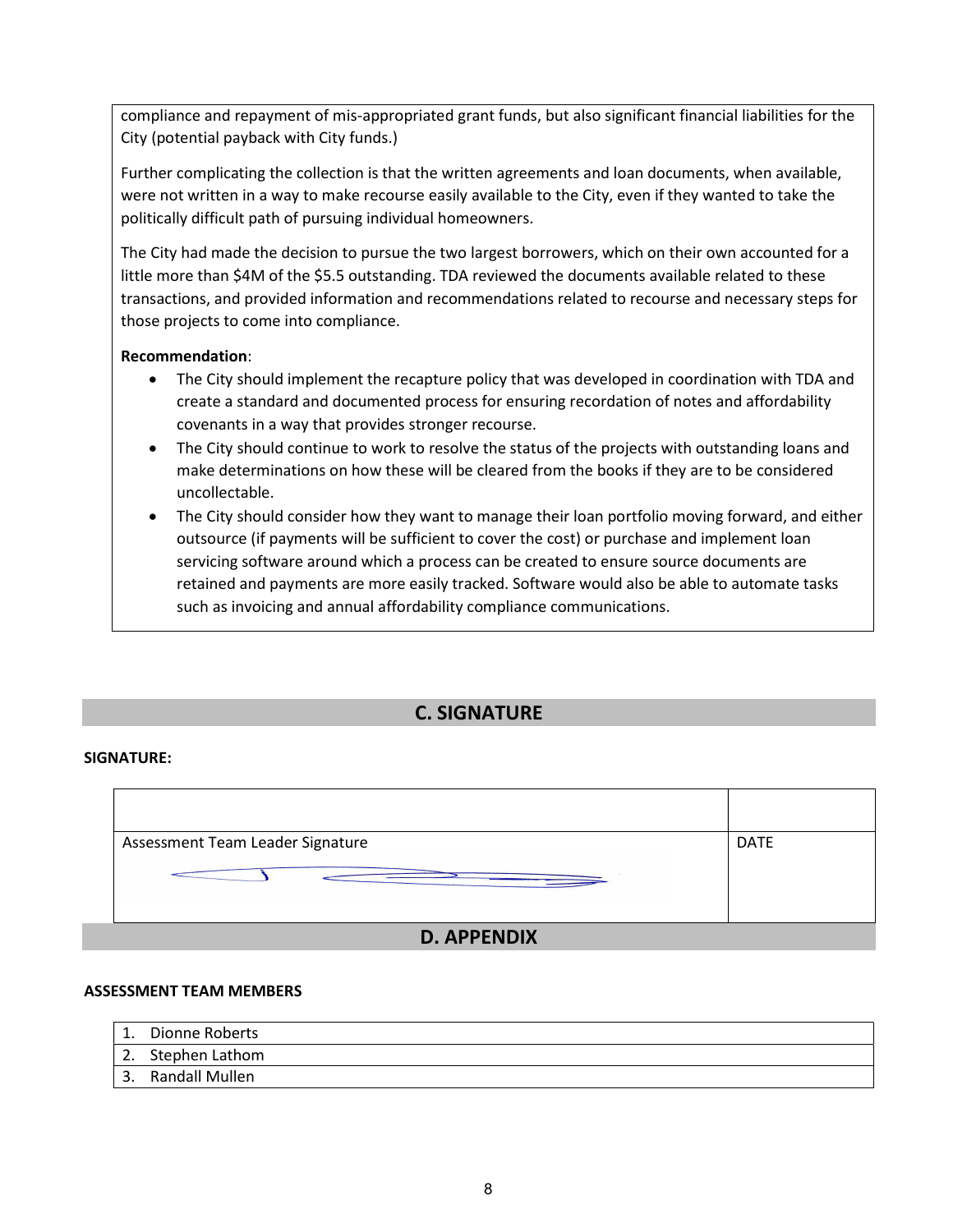# DOCUMENT(S) REVIEWED

| 1. |                              | 2015-2019 Consolidated Plan                                                          |  |  |  |
|----|------------------------------|--------------------------------------------------------------------------------------|--|--|--|
| 2. | 2016 Action Plan             |                                                                                      |  |  |  |
|    | 2017 Draft Action Plan<br>3. |                                                                                      |  |  |  |
| 4. |                              | 2018 Applications for CDBG Funds                                                     |  |  |  |
| 5. |                              | 2018 CDBG Application Scoring Sheet                                                  |  |  |  |
| 6. |                              | List of Current Projects in IDIS and status                                          |  |  |  |
| 7. |                              | Habitat for Humanity SNAP Program Guidelines and Application                         |  |  |  |
|    | 8. ACE Project               |                                                                                      |  |  |  |
|    | $\circ$                      | Draft contract agreement                                                             |  |  |  |
|    | $\circ$                      | <b>ACE CHDO Documentation submission</b>                                             |  |  |  |
| 9. |                              | Mount Vernon HOME Residential Rehab Program Guidelines and application               |  |  |  |
|    |                              | 10. HOME Commitment Chart                                                            |  |  |  |
|    |                              | 11. Affirmative Fair Housing Marketing Plan and Minority Outreach Program Plan       |  |  |  |
|    |                              | 12. Draft CAPER Reports                                                              |  |  |  |
|    | $\circ$                      | 2011                                                                                 |  |  |  |
|    | $\Omega$                     | 2012                                                                                 |  |  |  |
|    | O                            | 2013                                                                                 |  |  |  |
|    | $\circ$                      | 2014                                                                                 |  |  |  |
|    | $\circ$                      | 2015                                                                                 |  |  |  |
|    |                              | 13. 2017 Public Services Agreement with Community Services Associates                |  |  |  |
|    |                              | 14. Public Notice of Public Hearing for 2018 Proposed Budget                         |  |  |  |
|    |                              | 15. 2018 Substantial Amendment                                                       |  |  |  |
|    |                              | 16. HOME Recapture Policy                                                            |  |  |  |
|    |                              | 17. Uncollectable Loans Chart                                                        |  |  |  |
|    |                              | 18. Titus Project Documents                                                          |  |  |  |
|    | $\circ$                      | <b>HOME Loan Agreement</b>                                                           |  |  |  |
|    | $\circ$                      | Mortgage                                                                             |  |  |  |
|    | $\Omega$                     | <b>Note</b>                                                                          |  |  |  |
|    |                              | 19. LaPorte Project Documents                                                        |  |  |  |
|    | O                            | Filing submitted in the State of New York by Acocella Law Group, PC                  |  |  |  |
|    | O                            | Letter from Acocella Law Group, PC to Atlantic Development Group dated October 27,   |  |  |  |
|    |                              | 2017                                                                                 |  |  |  |
|    | $\circ$                      | Letter from Acocella Law Group, PC to Blue Rio dated October 27, 2017                |  |  |  |
|    | O                            | Letter from Acocella Law Group, PC to Blue Rio dated November 1, 2017                |  |  |  |
|    | $\circ$                      | Written Agreement between the City of Mount Vernon URA and Atlantic Development      |  |  |  |
|    |                              | Corporation dated October 31, 2013                                                   |  |  |  |
|    | $\circ$                      | Amendment to Written Agreement between the City of Mount Vernon URA and Atlantic     |  |  |  |
|    |                              | Development Corporation dated November 13, 2014                                      |  |  |  |
|    | O                            | Mortgage Note for Atlantic Development Corporation project to Mount Vernon URA dated |  |  |  |
|    |                              | December 1, 2013                                                                     |  |  |  |
|    | O                            | Amended Mortgage Note for Atlantic Development Corporation project to Mount Vernon   |  |  |  |
|    |                              | URA dated November 13, 2014                                                          |  |  |  |